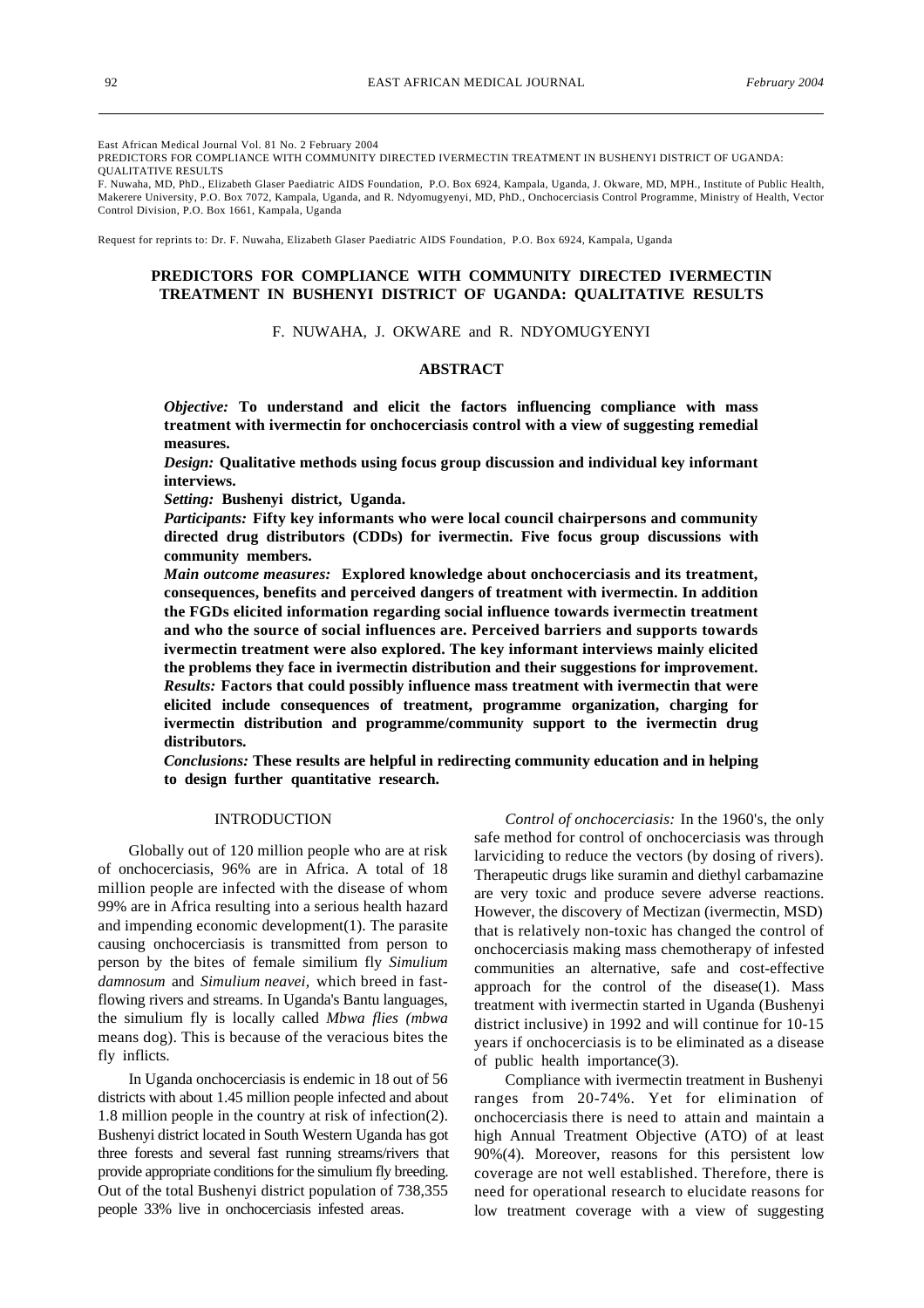measures for reaching and maintaining a high enough ATO necessary for elimination of onchocerciasis in the district. The objective of this study is to understand and elicit the factors that could be influencing compliance with ivermectin treatment in Bushenyi district with a view of suggesting remedial measures.

#### MATERIALS AND METHODS

*Design:* Qualitative research methods were used for data collection using two approaches (focus group discussions and key informant interviews). The data was collected from January to March 2003, two months after the 2002 ivermectin distribution. The focus group discussions (FGDs) were held with community members (a total of five FGDs with community members where onchocerciasis is endemic). The FGDs elicited and explored knowledge about onchocerciasis, its transmission and its treatment. Attitudinal beliefs towards ivermectin treatment, the consequences, benefits and dangers of ivermectin treatment were also explored. Additional information was elicited on social influence regarding ivermectin treatment, who the source of social influences are and on perceived barriers and supports towards ivermectin treatment. The key informant interviews mainly elicited the problems people in the programme face in ivermectin distribution and their suggestions for improvement.

*Study setting and population:* Bushenyi district in southwestern Uganda has a land area of 3949 square kilometers of which 370 square kilometers are wetlands and 396 Square kilometers are covered by water. The altitude is 910-2500 metres above sea level and average annual rainfall about 1500 mm. The district has a population of 738,355 people (2002 census) and is administratively divided into five counties, 28 sub-counties, 166 parishes and 2049 villages. Of these four counties, 10 sub-counties, 33 parishes and 420 villages with about 33 % of the total district population are infested with onchocerciasis. The communities affected by onchocerciasis in Bushenyi district are mainly in highlands around the fringes of the district where access to other health facilities is low. The research was carried out in 4 out of 5 counties afflicted and affected by onchocerciasis in the district. The prevalence of onchocerciasis infection is within the 30-70% range in many of these communities. The people mainly live in rural areas whose main occupation is subsistence agriculture. The political leadership is hierarchical based on the Local Councils and Committees (LCs). The LCs are labeled (I) to (V) depending on the level. Villages are LCI, parishes LCII, sub-counties LCIll, counties LCIV and the district LCV. The leadership includes a LC chairperson who heads the corresponding committee comprising of nine elected members. An LCI executive for example heads the village council and LCII executive heads the parish council and so on. The LCs chairpersons and the local committees are responsible for general administration and decision-making. At least one third of members of the LC executive must be women. In addition there are parallel women councils and committees based on the same system as LCs but which are directly responsible for women affairs.

*Ivermectin distribution in Bushenyi district:* Community Directed Treatment with ivermectin (CDTI) started in Bushenyi in 1998 with the support of Ministry of Health (MoH) and African Programme for onchocerciaisis control (APOC). Since then this has been the method of onchocerciasis control in Bushenyi. The total number of communities in hyper and meso-endemic areas in Bushenyi district is 418 (these are LCls). The drug is provided free of charge by Merck drug company to the onchocerciasis control programme of the Ugandan ministry of health. Distribution usually start after an initial mobilization and health education about onchocerciasis and its treatment with ivermectin. Education includes the benefit of ivermectin, as an effective drug against river blindness with possible side effects e.g. itching, dizziness, headache, nausea and swollen limbs which disappear after a while. Communities are supposed to select their own community drug distributors (CDDs) who are then trained by staff of the district headed by the District Onchocerciasis Coordinator (DOC). The DOC is also responsible for distributing the drug to CDDs who then distribute the tablets to community members using the mode of distribution agreed on by the community. The records of treatment are made at the community level and then sent to district health office whose staff are responsible for monitoring and supervision of the implementation process. During the November/December 2002 distribution, 26 Trainers of Trainees (ToTs) were trained and these trained about 1236 CDDs. The first census of affected communities was done in 1998 and the registers were supposed to be updated by the CDDs and LCls every year before treatment commences. Updating registers included modifying for births, deaths and migrations. However, the updating is sometimes not done due to lack of resources.

*Sample size and sampling:* In this qualitative aspect of the study, the sample size was determined purposefully and strategically. Five FGDs and 50 key informant interviews were conducted in parishes selected purposefully to reflect variations in ivermectin treatment coverage. The sampling for the FGDs was based on the treatment coverage results of the year 2002. A total of five focus groups were selected considering the variations in performance of the affected parishes. The parishes were categorized according to their performance. Of the five FGDs, two were conducted in areas of high treatment coverage  $(>70%)$ , two in areas of low treatment coverage (<50%) and one in an area of medium treatment coverage (50-70%). In all cases the focus groups consisted of 8-9 participants with 2 or 3 of them being females.

The key informants were CDDs and LCI chairpersons that were selected from the parishes where the focus group discussions were held. The CDDs and LCs were considered to be key players in onchocerciasis control in their communities and therefore deemed to have vital information.

*Data collection tools:* A discussion guide was used to conduct FGDs. The FGDs were conducted by three people. One moderator (male), one assistant (female) and one of the principal investigators (JO). The moderator guided the discussion whereas the assistant took notes and also noted the non-verbal communications. The investigator took care of the audio equipment recording the discussions. For the key informant interviews, pre-designed, pre tested interview schedules were used. Both the FGDs and Kls were conducted in the local language of Runyankole.

*Data management and analysis:* After each FGD, the first impressions from the discussion were discussed and written down. Within a few days of collection of raw data, the notes and the tapes were transcribed into a wellorganised set of information. The organized raw data was then ordered in relation to the discussion topics using a manual analysis sheet. The ordered data was then summarised by listing the data that belong together(5,6). Analysis of interviews of key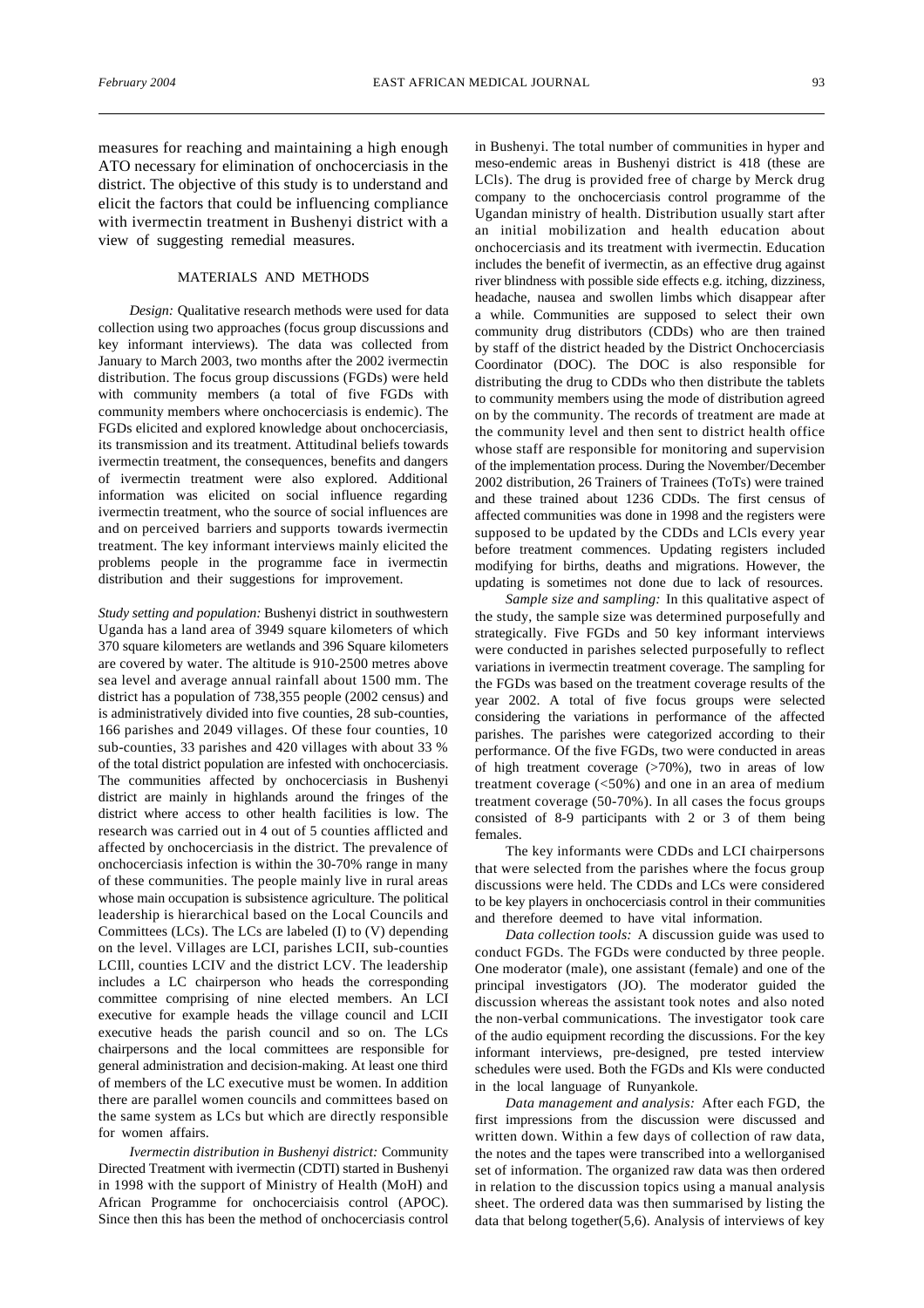informants was based on the questions asked during the interview. This involved sorting the interviews by the questions asked and ordering the responses. Then the responses were then grouped together and summarised.

*Quality control:* Research assistants were trained in conducting FGDs and administering the individual key informant interviews. Interview schedules were translated in the local language (Runyankole) and then back to English to ensure that the meanings are maintained. By comparing data from the two sources (FGDs, key informant interviews), it was possible to collaborate the various sources of data.

*Ethical Considerations:* The study was approved by the Uganda National Council for Science and Technology. Prior to data collection written permission was sought from the Bushenyi district authorities. Informed verbal consent was obtained from all subjects before interviewing commenced.

#### RESULTS

Five FGDs and 50 key informant interviews were held during this study. All the FGDs were held in rural areas either under a tree shade or in a quiet room. Each FGD lasted about 1.5 -2 hours. The FGDs consisted of 8-9 people each and included men as well as women. Thirty of the key informants were CDDs whereas 20 were LCI chairpersons. The results from FGDs and KI interviews are presented in an integrated manner. A note is made where the results differ, though in most cases they collaborated and complimented each other. *Perception of onchocerciasis as a health problem:* The FGDs and key informant interviews indicated that malaria was the main health problem in their areas. In all the five FGDs conducted for heads of households, malaria was spontaneously mentioned as the number one health problem. This was followed by dirty water and then onchocerciasis (*Obukambi* in local language). About 80 % of the CDDs however ranked onchocerciasis as number two health problem following Malaria and then dirty water as third most common health problem. Others mentioned as health problems in the FGDs included cough, dental diseases, worms and HIV/AIDS.

*Cause /transmission of onchocerciasis:* The participants in the FGDs and key informant interviews were mostly not able to differentiate between cause and transmission of onchocerciasis. Cause and transmission in most cases were used interchangeably. Most of the participants in the FGDs said that onchocerciasis is caused by drinking or even just coming in contact with dirty water. Such situations the participants said include bathing in the river, collecting water from the river and washing cloths in the river. Others however said onchocerciasis is caused by a small insect *(Akakoko).* Some participants referred to the small insect as "*embwa* flies" *(Simulium)* and they believe the flies live in the forests and in the game park in company of wild animals. A few participants however thought that the small insect lives in fast running water in the valleys. About 85 % of the CDDs on the other hand said that onchocerciasis is caused by *'"Embwa" or Simulium* flies which live in dirty river water.

*Knowledge of signs and symptoms of onchocerciasis:* The FGDs and Kl revealed that the people in these affected communities can easily identify signs of onchocerciasis. They are quite knowledgeable about the manifestations of the disease. Signs and symptoms mentioned by the participants include body swelling, body itching/scratching, scaly skin, hardening of skin, white pale bodies, hanging groins, stunted growth, blindness, watery eyes, blurring of vision and red eyes. The household heads seemed as knowledgeable as the CDDs and LCs with respect to the signs and symptoms of onchocerciasis. The general impression gathered by FGDs and Kl interviews was that a person cannot be infected with onchocerciasis and yet be asymptomatic.

*Treatment and prevention of onchocerciasis:* Most participants in the FGDs and key informant interviews said that onchocerciasis is treatable/preventable and can only be treated/prevented with modern medicine. But a few participants believe that onchocerciasis is not treatable/preventable. Their argument was that if onchocerciasis was treatable why is it that the patients tend to die immediately they are given this tablets. One participant remarked; *"In my village three people who had symptoms of the disease died as soon as they took the tablets".* This view was mainly held by participants in one of the parishes which performed poorly in the last ivermectin distribution exercise. No mention was made in the FGDs of alternative ways of treatment like traditional medicine.

*Community mobilization for CDTI and services of CDDs:* The majority of the participants in the FGDs and key informants said the drug is usually distributed by the CDDs once a year, and that after the distribution season you cannot find the drug anywhere. However, most of them could not tell when the next distribution will take place.

*Selection of CDDs:* The FGDs revealed that the local council chairmen usually choose the CDDs. This was in agreement with the finding in the Kl where 22 out of the 30 CDDs interviewed said they were selected by the L/C chairman. Choice of the CDDs is therefore not done by the community in the majority of cases. Individual LC chairpersons interviewed said they select people to become CDDs basing the decision on their education and demonstration of cleanness.

*Duties of CDDs:* Participants in the FGDs pointed out two main duties that are being performed by the CDDs namely distribution of the tablets and keeping treatment records. The LC chairmen also concurred with this observation. However, about 80% of the LCI chairpersons and CDDs complained that keeping of records was more cumbersome than distribution of tablets. They further added that updating of registers and keeping records was too much work to be done on voluntary basis. Most of the LCIs and participants in FGDs also said that other than distributing the drugs the CDDs do not perform their other functions of health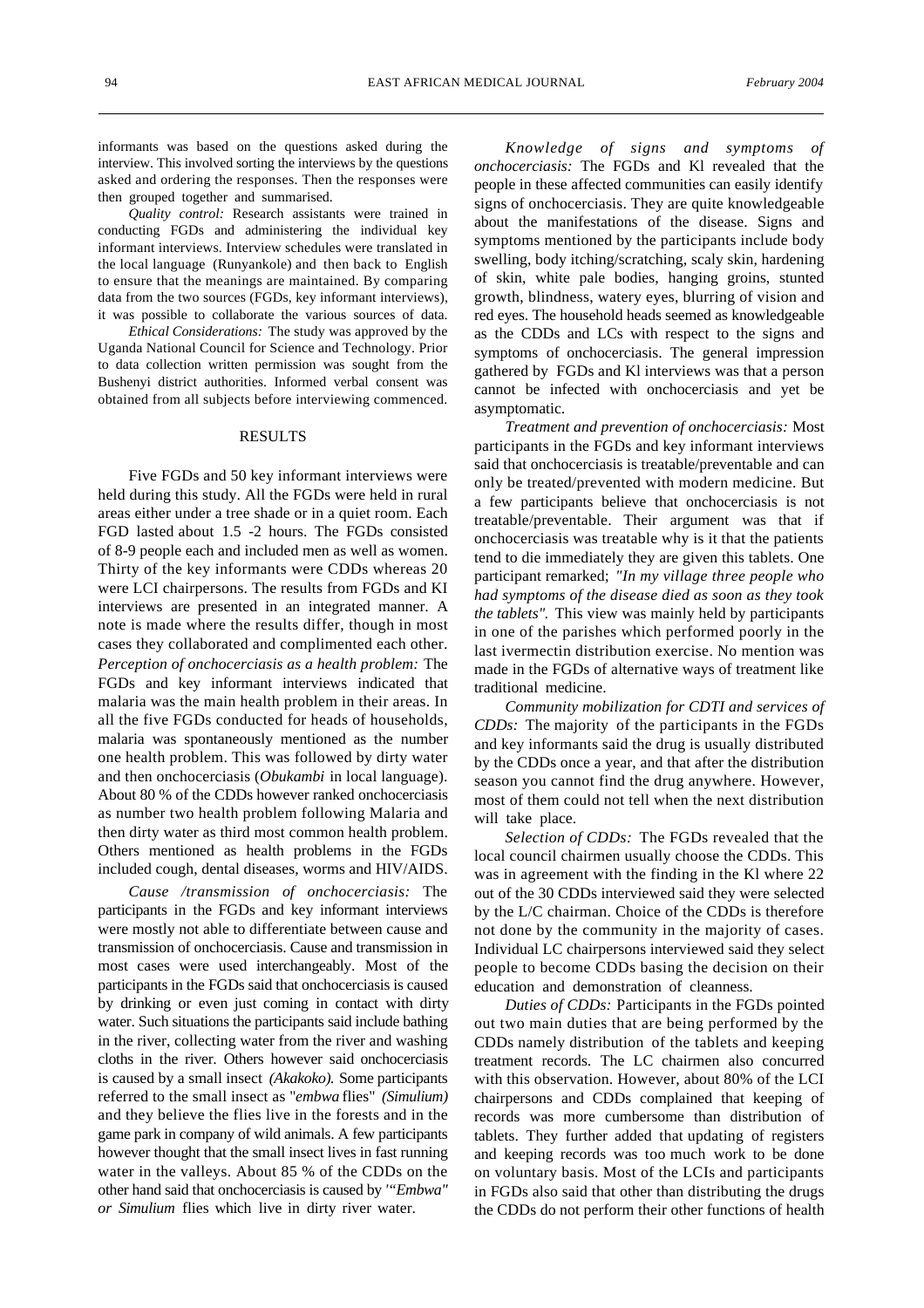education and sensitization of the community on onchocerciasis treatment. The majority of the participants in the FGDs also said the CDDs are not able to explain to the people all aspects of onchocerciasis. The CDDs blamed this on inadequate training, lack of supervision and lack of facilitation like transport. In the Kl with the CDDs it was revealed that the training usually lasts one day, which they said is inadequate. Sixteen out of 30 CDDs (53.3%) said the training lasted only one day and all of them said the training was inadequate.

*Eligibility to take ivermectin and dose determination:* Generally participants in the FGDs and KI were aware of the categories of people who are not supposed to take ivermectin. They said that children less than five years of age, sick people, pregnant women, and breast feeding mothers are not supposed to take the drug. The heads of households were as knowledgeable as the CDDs on this issue. The criteria for determining how many tablets an individual should take was, however, highly contested. The participants doubted the accuracy of the practice of measuring the heights as a way of determining the dose of ivermectin. They argued that one can be very tall and yet weak so such a person can easily be overdosed. They linked this "error" to cases of instant deaths following ivermectin administration. One participant in FGDs said " you ca*n be short like me but have more strength than a very tall person . So in that case I can withstand a higher dose of that strong drug than a tall person. Tall people are usually weak. There is a man in my place who survived death narrowly. His body is still swollen . These people gave him four tablets because he is tall and he could not manage them. Infact most people don't want to take the tablets because of over dose. They should take body weight not height".*

*Support and payments to the CDDs:* Some of participants in the FGDs and the individual interviews said that the CDDs charge 100 Uganda shillings (about 0.05 US\$) per person for the tablets but that this is not compulsory. The money is meant for lunch for the CDD during the distribution exercise. The CDDs however were divided on this issue. Twenty out of 30 CDDs (66.6%) said they don't charge any fee for the tablets while others (33.3%) said that some community members give them some little money for lunch but not as a fee for the tablets. It was also said that some CDDs are paid in kind by the community (e.g. by giving them food, drinks, chicken, or exempting them from community service).

*Beliefs about ivermectin:* Participants in the FGDs and the Kl interviews mentioned very many reasons why some people in the community hesitate to take ivermectin. The statements made by some of the participants regarding mass treatment are below. *"Some people fear side effects of the drug like, swelling of the body, body itching, hardening of the skin, diarrhoea with worms in the stool, headache, dizziness and vomiting" "Some people say they are not sick of* *onchocerciasis so they can not take drugs for nothing ". "Some people believe that if you take the tablets when you are already infected with HIV you die faster so they don't want to shorten their life". "People whose relatives have died after taking ivermectin don 't accept to take the drug for fear of death". "Some people do not take the drug because of the restrictions that accompany it for example you are not allowed to drink, smoke or play sex until after four days". "Some people just refuse to take the drug without any reason". "Some people believe that ivermectin causes infertility". "Some men believe that the drug affects their manhood. Once you take that drug you can not perform in bed" "Some people believe that this is governments plan to reduce fertility in rural areas". "Some people think this is a trick by the white man to kill all black people ".*

*CDTI performance according to the population:* The majority of the participants said they preferred the current programme compared to the earlier one. A number participants highlighted the fact the current programme is using their own people to distribute the tablets and that these days it is easier to get the tablets. The CDDs however had their own reservations about CDTI programme. One such CDD had this to say. *"CDTI is working well but it does not know its workers. They don't care about the welfare of the people who distribute the tablets. Updating registers and keeping records is a lot of work that should not be for free".*

*Problems faced by the CDDs:* The problems mentioned by the CDDs in key informant interviews included lack of transport and facilitation to traverse the whole village in 20 out of 30 CDDs, non-payment of allowances in 18 out of 30 CDDs, resistance by the people to take ivermectin by 10 out of 30 CDDs, lack of carriers for the tablets by 13 out of 30 CDDs and lack of proper storage facilities for the tablets at home mentioned by 7 out of 30 CDDs.

*Social support to take ivermectin tablets:* In the FGDs it was said that it is mainly a personal/family choice to choose or not to choose ivermectin. However, participants said that some people in the community like health workers, CDDs, local leaders, religious leaders, friends, may actually influence whether one takes ivermectin or not. Information got from radios was also mentioned as influencing taking of ivermectin tablets.

#### DISCUSSION

This study combined FGDs and individual key informant interviews to understand and elicit factors influencing mass treatment with ivermectin. We have previously found these combined methods useful in explorative research related to health promotion, in identifying determinants for behaviour and to elicit responses for subsequent use in the quantitative phase(7). In this study these two methods of data were complementary and gave the advantage of exploring the depth of the study issues in question and eliciting the